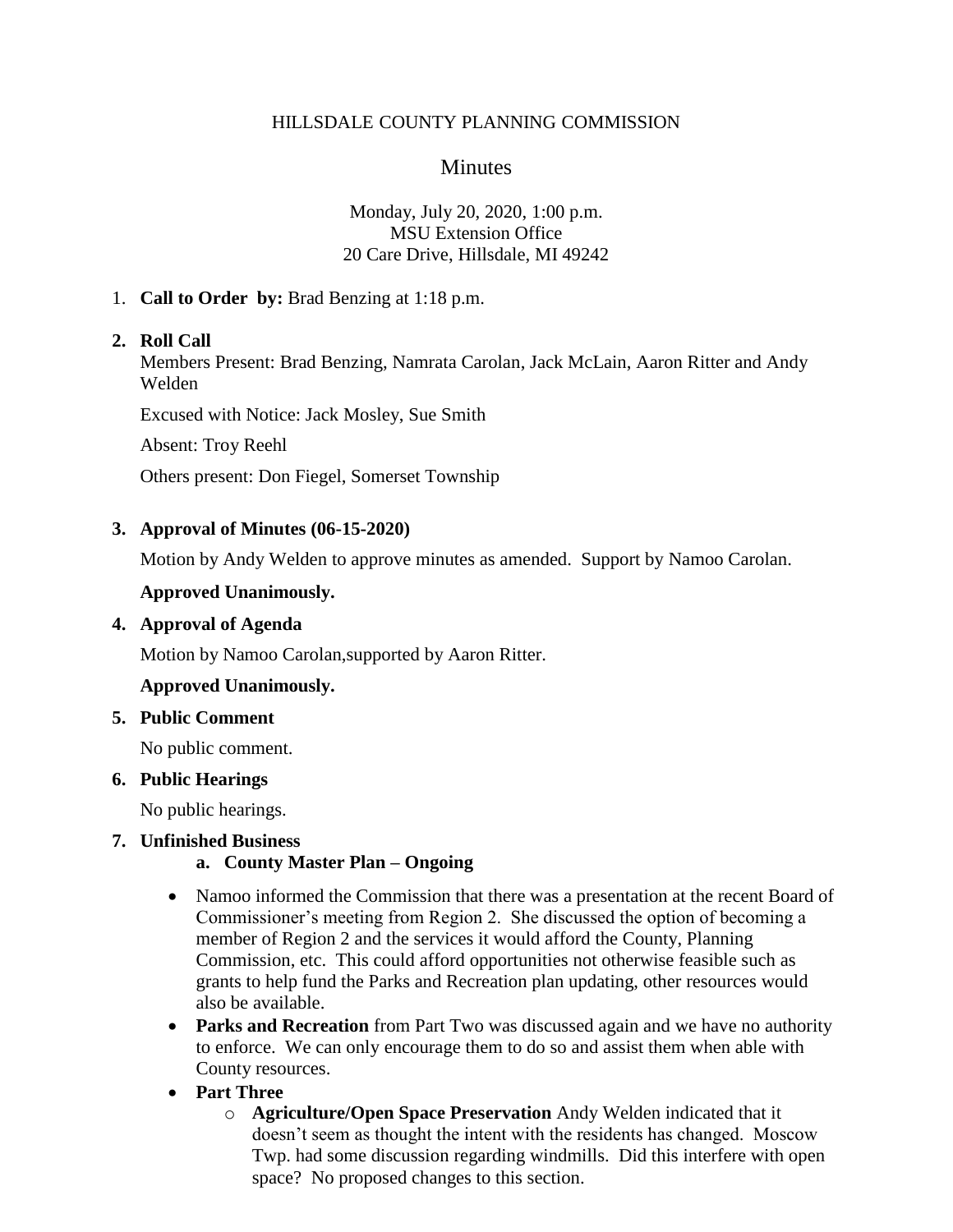- o **Commercial Lands and Industrial Lands** This section will be revisited at the next meeting after getting input from Sue.
- **Part Four** emphasizing the word "guide" in the first paragraph of the **Summary.**
	- o **Projects** Strike the second bullet point as it is not relevant. This is not something the Planning Commission can see the BOC funding the development of these models. Namoo reiterated that we should encourage this development. We could help coordinate the compilation of these ordinances and land use plans in a common place such as the County website – add this as a new bullet point. The  $3<sup>rd</sup>$  bullet point, the word develop would be replaced with "encourage".
- **Part Five**
	- o **History of Development** Brad to get with the historical society and see if they would review/edit this section and include a reference to the website of the Hillsdale County Historical Society.
	- o **Climate** Kim to see if there is someone within Extension that can help verify the current information.
	- o **Drainage and Surface Water** Brad suggested that this section should all include information on aquifers. Mark Wiley may have some information on this topic.
	- o **Soils Maps** to insert updated versions of these maps.
	- o **Population** Verify information on these tables. **Table 2** Currently includes years 1970-2010. Should we drop 1970 and add 2020?
	- o **Race** Aaron asked if this section still needed to be included. Brad commented that there may be people outside of our community that would possibly look at this information and a decision making tool. Jack McLain questioned whether or not we needed to be a publisher of racial information. Strike Race from the plan unless required.
	- o **Age & Gender** These tables to be updated as necessary.
	- o **Education** Namoo will check with Troy on the content of this section as he is our Educational representative. It was discussed that we should at additional area schools such as Hillsdale Beauty College and the Litchfield Training Center.
	- o **Economy** Looking to Sue for input.
		- These sections will be discussed at the next meeting.

Motion by Andy Weldon to approve up to Demographics section while revisiting sections mentioned at next meeting due to committee members' absence. Support by Namoo Carolan.

# **Approved Unamiously.**

## **8. New Business**

# **a. Township of Somerset Zoning Ordinance Update**

Don Fiegel spoke on behalf of Somerset Township and gave a few comments on what they had been and are continuing to work on with their zoning ordinance. Some changes were made in residential/lake areas. They have done away with RV1. The map is complete. Ma be changes with some parts that don't flow together. Did away with one commercial zone, C-3. Reorganized the ordinance. The last time it was really gone through was in 1973. Supplemental regulations, parking and number and types of vehicles that may park in